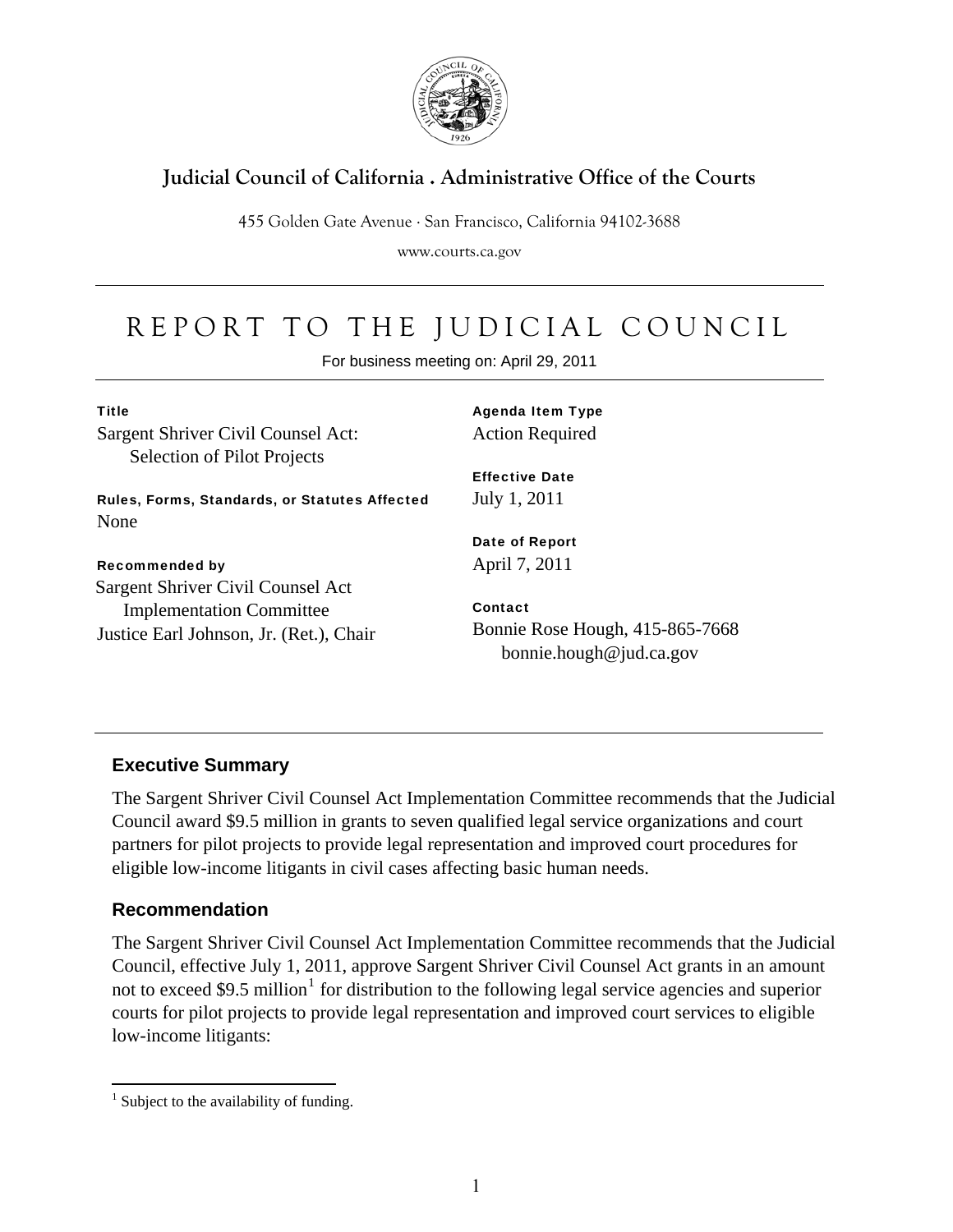| <b>Bar Association of San Francisco Voluntary Legal Services Program</b>                     |  |
|----------------------------------------------------------------------------------------------|--|
| <b>Superior Court of San Francisco County</b>                                                |  |
|                                                                                              |  |
| <b>Greater Bakersfield Legal Assistance</b>                                                  |  |
| <b>Superior Court of Kern County</b>                                                         |  |
|                                                                                              |  |
| <b>Legal Aid Society of San Diego</b>                                                        |  |
| <b>Superior Court of San Diego County</b>                                                    |  |
|                                                                                              |  |
|                                                                                              |  |
| <b>Legal Aid Society of Santa Barbara County</b>                                             |  |
| <b>Superior Court of Santa Barbara County</b>                                                |  |
|                                                                                              |  |
|                                                                                              |  |
| <b>Legal Services of Northern California</b>                                                 |  |
| <b>Superior Court of Sacramento County</b>                                                   |  |
| <b>Superior Court of Yolo County</b>                                                         |  |
|                                                                                              |  |
| <b>Los Angeles Center for Law and Justice</b>                                                |  |
| <b>Superior Court of Los Angeles County</b>                                                  |  |
|                                                                                              |  |
| <b>Neighborhood Legal Services of Los Angeles County</b>                                     |  |
| <b>Superior Court of Los Angeles County</b>                                                  |  |
|                                                                                              |  |
| A chart of all of the proposals submitted, a roster of the Sargent Shriver Civil Counsel Act |  |

Implementation Committee, and a copy of the Sargent Shriver Civil Counsel Act (Assem. Bill 590 [Feuer]; Stats. 2009, ch. 457) are attached at pages 6–17.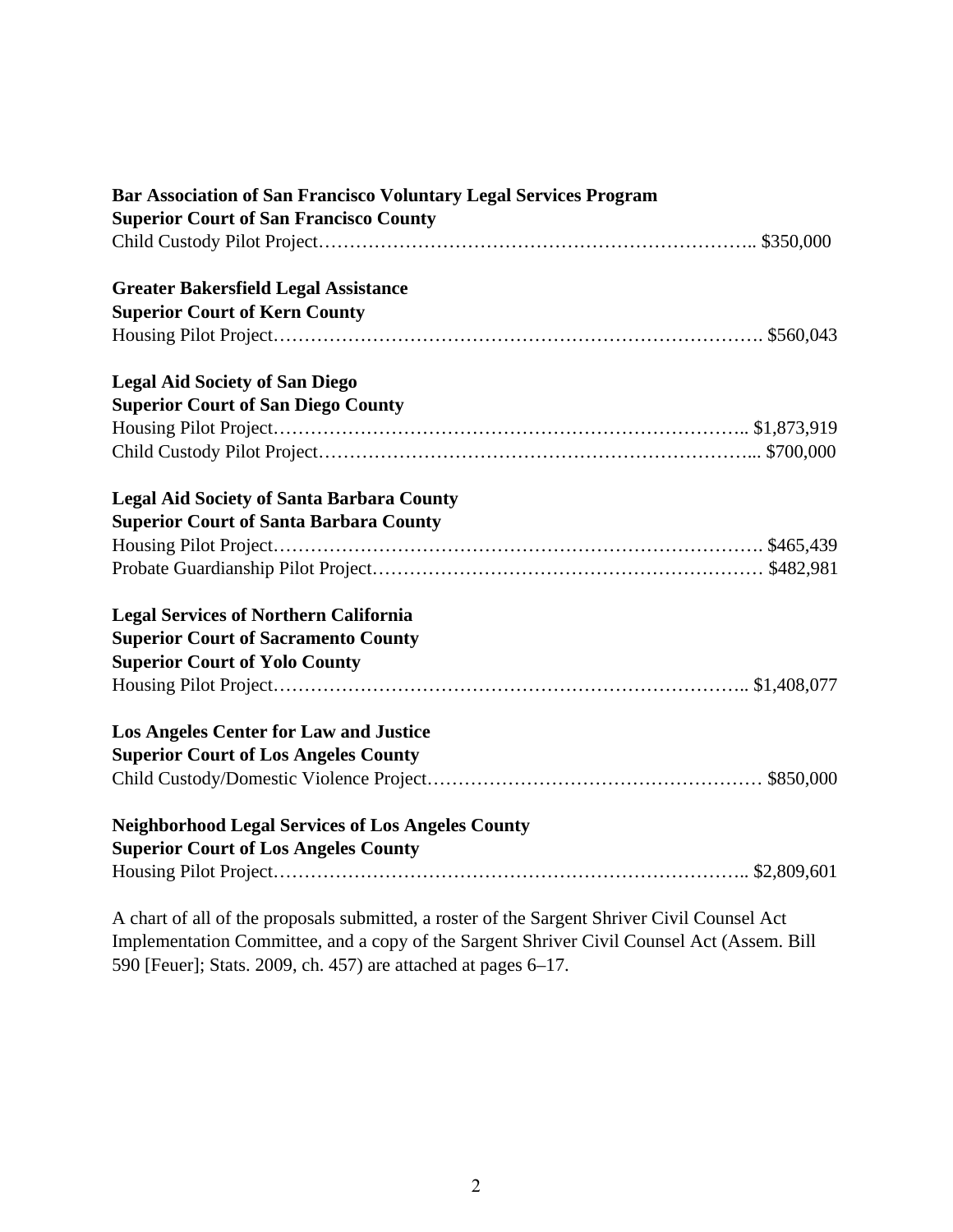## **Previous Council Action**

None.

## **Rationale for Recommendation**

The Sargent Shriver Civil Counsel Act (AB 590) provides that, commencing in fiscal year 2011–2012, one or more pilot projects selected by the Judicial Council will be funded to provide legal representation and improved court services to low-income parties on critical legal issues affecting basic human needs. The pilot projects will be operated by legal services nonprofit corporations working in collaboration with their local superior courts.

The purpose of the pilot projects is to improve timely and effective access to justice in civil cases and thereby avoid undue risk of erroneous court decisions resulting from the nature and complexity of the law in the specific proceeding or the disparities between parties in legal representation, education, sophistication, language proficiency, and lack of access to self-help or alternative dispute resolution services.

Selected legal services agencies will provide legal representation to low-income Californians who are at or below 200 percent of the federal poverty level and need representation in one or more of the following areas:

- Housing-related matters;
- Domestic violence and civil harassment restraining orders;
- Elder abuse;
- Guardianship of the person;
- Probate conservatorship; or
- Child custody actions by a parent seeking sole legal or physical custody of a child, particularly where the opposing side is represented by counsel.

Government Code section 68651(b)(2) states that pilot projects that provide legal representation in child custody cases in which a parent is seeking sole legal or physical custody, particularly when one side is represented and the other is not, should be given the highest priority for funding. Up to 20 percent of available funding must be designated for these types of child custody actions. The committee recommends that three child custody projects share the maximum 20 percent of available funding.

Each pilot project must be a partnership between the court, a legal services agency that shall serve as lead agency for case assessment and direction, and other legal services providers in the community. To the extent practical, legal services agencies must identify and make use of pro bono services from attorneys in order to maximize available services efficiently and economically.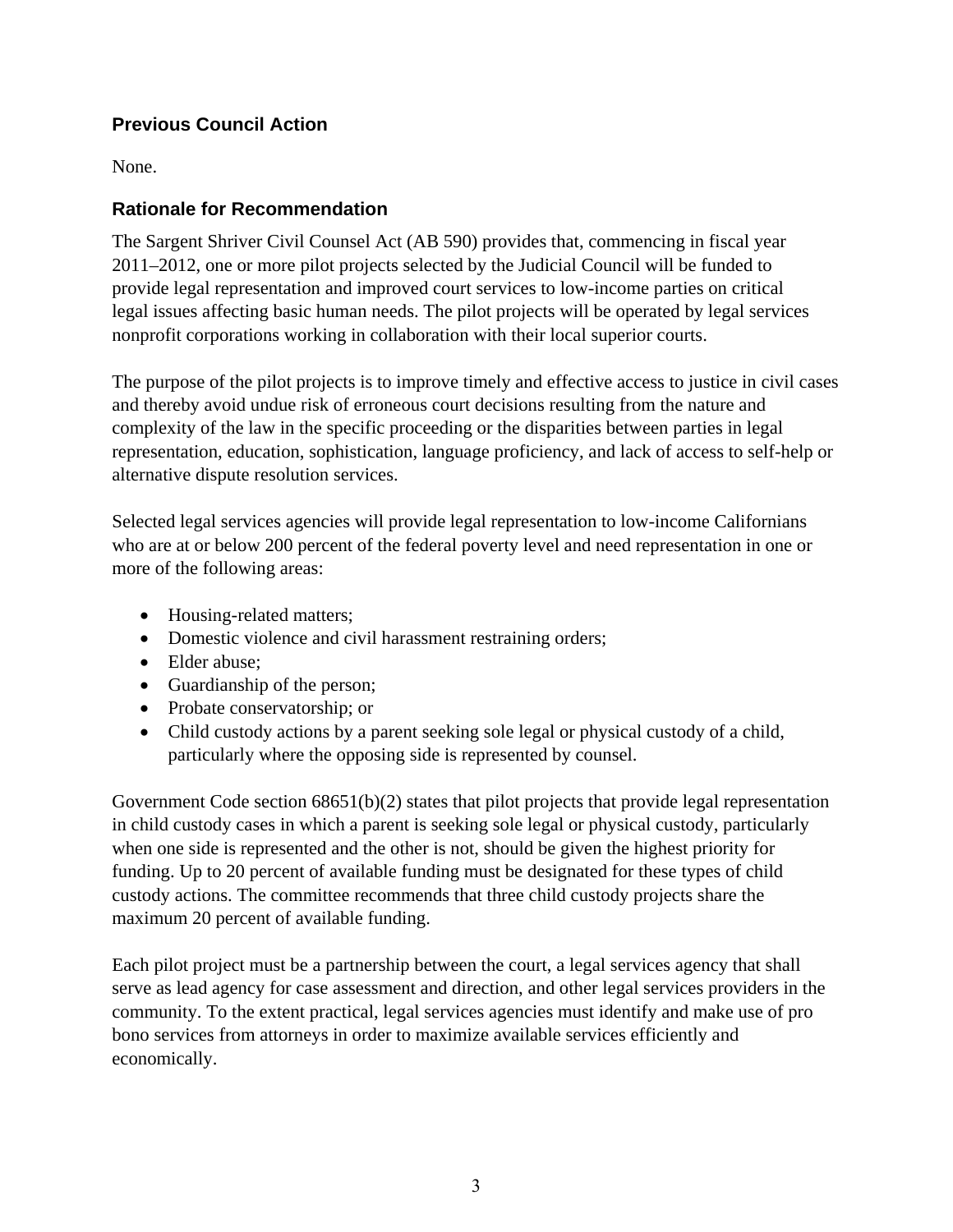Government Code section 68651(b)(4) recognizes that even with the new funding available under the legislation, not all eligible low-income parties with meritorious cases can be provided with legal representation. So, in addition to the legal representation provided by the legal services providers, the statute provides for funds to courts to adopt innovative practices, which can include "procedures, personnel, training, and case management and administration practices that reflect best practices to ensure unrepresented parties meaningful access to justice and to guard against the involuntary waiver of rights, as well as to encourage fair and expeditious voluntary dispute resolution, consistent with principles of judicial neutrality."

Government Code section 68651(b)(5) requires the Judicial Council to appoint a committee to select pilot projects to recommend to the Judicial Council for funding. The Sargent Shriver Civil Counsel Act Implementation Committee, chaired by Justice Earl Johnson, Jr. (Ret.), was appointed by Chief Justice Ronald M. George on September 1, 2010. A detailed summary of projects recommended by the committee for funding follows this report in Attachment A, and a roster of committee members is found in Attachment B.

Government Code section 68651(b)(5) also requires that selected pilot projects be authorized for the period from July 1, 2011, through June 30, 2014. Grants may be renewed by the Judicial Council for a period not exceeding three years, or one or more of the initial grantees may be replaced by a different grantee for that period, unless the Legislature extends the statutory authority for the pilot projects beyond the end of fiscal year 2017. Total available funding for all projects is expected to be approximately \$10 million per year, funded by a \$10 fee increase on certain postjudgment court services. The Administrative Office of the Courts (AOC) will receive approximately \$500,000 each year to cover the costs of the evaluation required by Government Code section 68651(c) and administration of the program.

The AOC issued a request for proposals on January 10, 2011. Eighteen proposals were received, eight of which are recommended by the committee for funding.<sup>[2](#page-3-0)</sup> The committee was impressed by the quality of the proposals and hopes that additional funding becomes available to fund more pilots in the future. In selecting which pilot projects to recommend, the committee used the criteria set forth in Government Code section 68651(b)(5), which include:

• The applicant's capacity for success, innovation, and efficiency;

 $\overline{a}$ 

- The likelihood that the proposed pilot project would deliver quality representation in an effective manner that would meet critical needs of the community;
- Whether the pilot project would address the needs of the court with regards to access to justice and calendar management;
- Whether the pilot project meets unmet needs for representation in the community;
- The likelihood that representation in the proposed case type tends to affect whether a party prevails or otherwise obtains a significantly more favorable outcome in a matter

<span id="page-3-0"></span> $2^{2}$  Legal Services of Northern California submitted separate proposals for Yolo and Sacramento Counties. The committee recommends that Legal Services of Northern California be awarded one grant for both counties.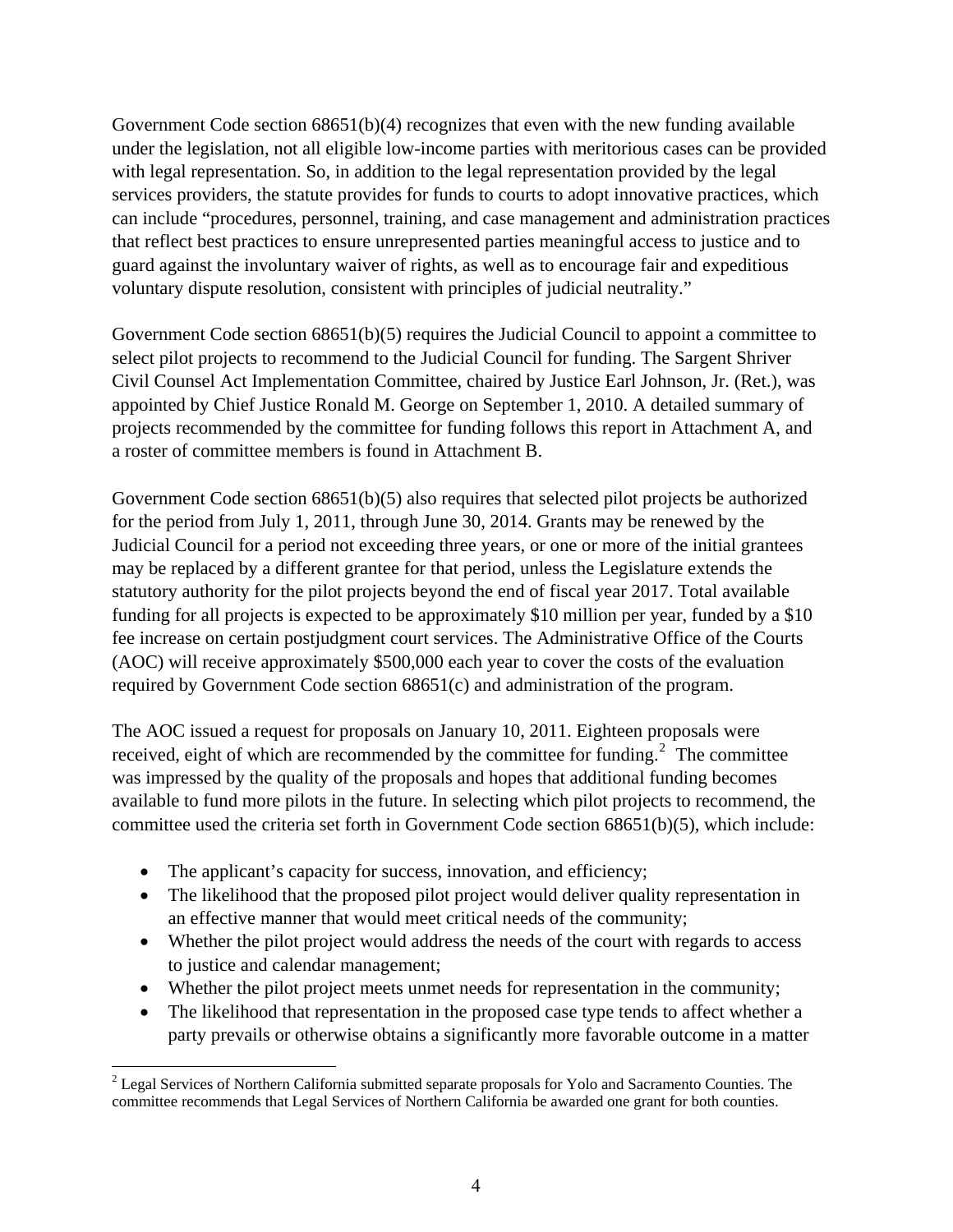in which they would otherwise frequently have judgment entered against them or suffer the deprivation of the basic human need at issue;

- The likelihood of reducing the risk of erroneous court decisions;
- The nature and severity of potential consequences for the unrepresented party regarding the basic human need at stake if representation is not provided;
- Whether the provision of legal services may eliminate or reduce the potential need for and cost of public social services regarding the basic human need at stake for the client and others in the client's household; and
- The availability and effectiveness of other types of court services, such as self-help.

Selecting the pilot projects and distributing the funding once it becomes available through the state budget will put the funds available under the Sargent Shriver Civil Counsel Act into the hands of qualified legal services providers and the courts to provide legal representation and improved court services to qualified low-income litigants. Grant funds will be provided to the selected pilot projects commencing on October 1, 2011, provided that a state budget that includes funds for this purpose has been approved.

## **Comments, Alternatives Considered, and Policy Implications**

The recommendation for the selection of the pilot projects has been made by the Sargent Shriver Civil Counsel Act Implementation Committee as provided by Government Code section 68651(b)(5). The statutory scheme does not contemplate public comment.

The council may select pilot projects other than the ones recommended by the implementation committee, provided that the pilot projects are selected based on the statutory criteria and the funding for the pilot projects does not exceed the amount of available funding.

# **Implementation Requirements, Costs, and Operational Impacts**

Grant conditions will require courts that have elected to participate in the pilot projects to cooperate with the local legal services providers and provide court services in the manner specified in the grant proposals. Courts will receive funding for the services that they provide through intra-branch agreements between the AOC and each court.

AOC staff will administer the Sargent Shriver Civil Counsel Act pilot project funding, including fulfillment of the statutory requirements for an evaluation of the pilot projects and a report to the Legislature. Staff will provide oversight and technical assistance for the selected pilot projects to ensure that funding is spent for the purposes intended by the legislation. Staff will also provide support to the Sargent Shriver Civil Counsel Act Implementation Committee. Costs for AOC staff support and the evaluation will be covered by the provision for administrative costs in the budget act appropriation.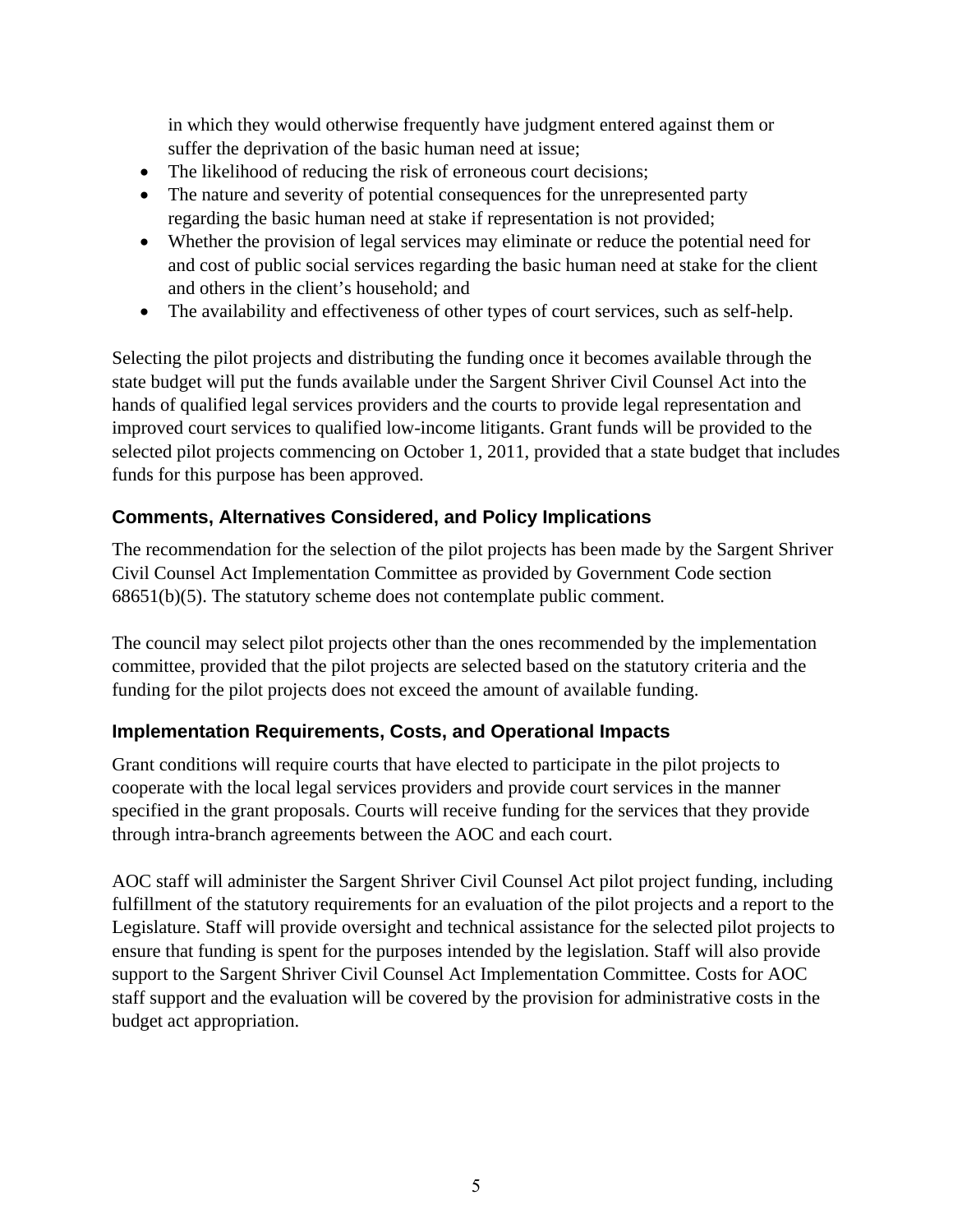## **Relevant Strategic Plan Goals and Operational Plan Objectives**

This recommendation helps implement goal 1 (Access, Fairness, and Diversity) of the Judicial Council's strategic plan by increasing representation and court services for low-income persons.

#### **Attachments**

- 1. Attachment A: Sargent Shriver Civil Counsel Act Proposal Summary
- 2. Attachment B: Sargent Shriver Civil Counsel Act Implementation Committee Roster
- 3. Attachment C: Sargent Shriver Civil Counsel Act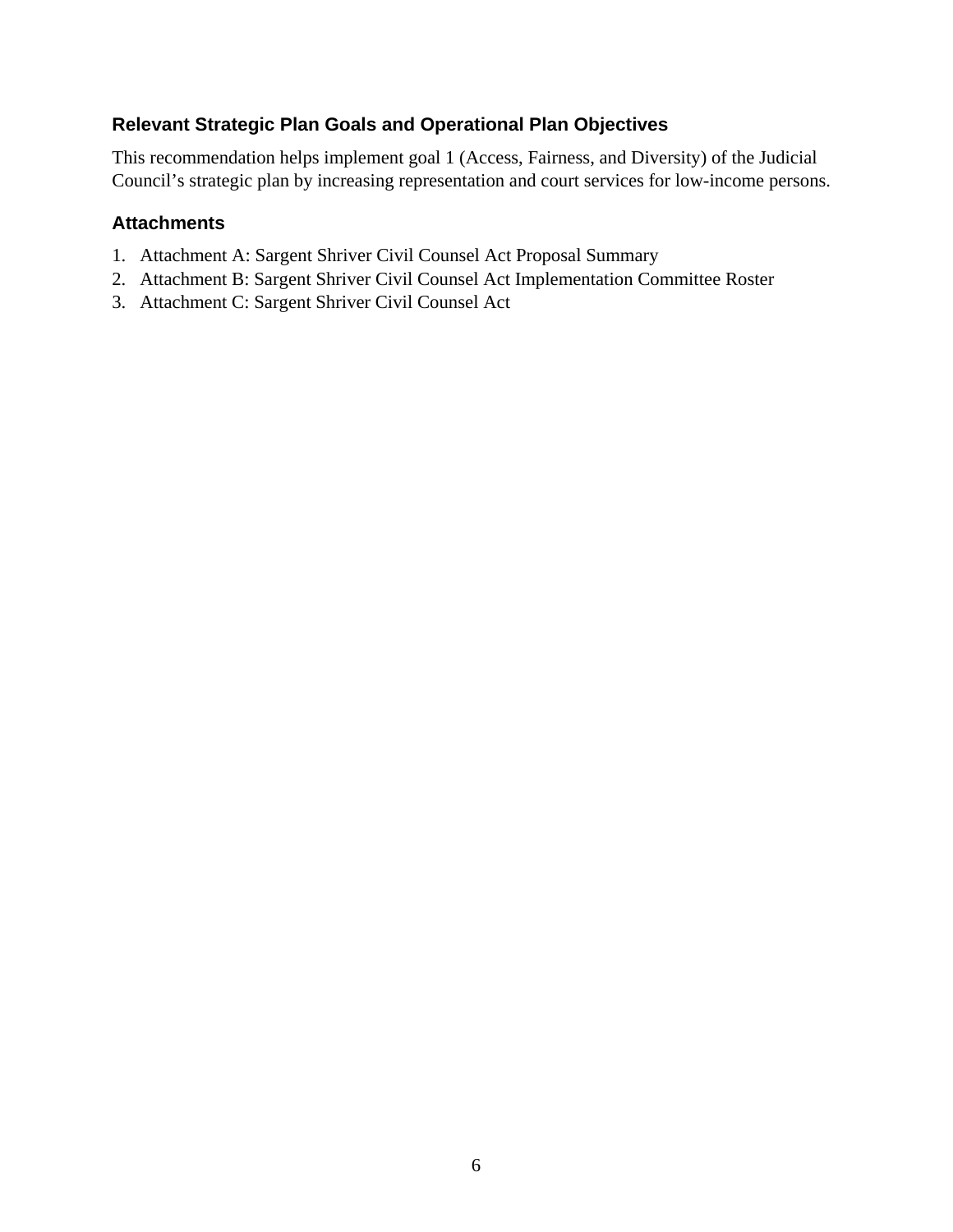# **Attachment A**

# **Pilot Project Applications for Sargent Shriver Civil Counsel Act Funding**

| #              | Pilot Project Name, Lead Agency &<br>Court                                                                                                                                                                                                                                                                                                                                 | <b>Project Summary</b>                                                                                                                                                                                                                                                                                                                                                                                                                                     | <b>Budget</b><br>request                             |
|----------------|----------------------------------------------------------------------------------------------------------------------------------------------------------------------------------------------------------------------------------------------------------------------------------------------------------------------------------------------------------------------------|------------------------------------------------------------------------------------------------------------------------------------------------------------------------------------------------------------------------------------------------------------------------------------------------------------------------------------------------------------------------------------------------------------------------------------------------------------|------------------------------------------------------|
| $\mathbf{1}$ . | Alameda County Bar Association and<br><b>ACBA Volunteer Legal Services</b><br>Corporation<br>Bay Area Legal Aid<br>a)<br>Centro Legal de la Raza<br>b)<br>East Bay Community Law<br>C)<br>Center<br><b>Eviction Defense Center</b><br>d)<br>Family Violence Law Center<br>e)<br>f<br>Housing and Economic Rights<br>Advocates<br><b>Legal Assistance for Seniors</b><br>g) | Unlawful detainers, other housing, domestic violence, contested custody with<br>domestic violence, elder abuse.<br>"Housing Stabilization Program"<br>Oakland, Alameda & Hayward Courts.<br>Full scope legal representation, limited scope legal representation, unbundled<br>legal services, self-help services.                                                                                                                                          | 3 years<br>\$3,086,343<br>\$3,191,923<br>\$3,296,408 |
|                | Court: Alameda                                                                                                                                                                                                                                                                                                                                                             |                                                                                                                                                                                                                                                                                                                                                                                                                                                            |                                                      |
| 2.             | Greater Bakersfield Legal Assistance,<br>Inc.<br>a) Contract with private attorneys<br>who serve as Early Dispute<br>Resolution panel members<br>b) Volunteer Attorney Program                                                                                                                                                                                             | Housing-related matters: Mortgage default and foreclosure issues for<br>homeowners; Eviction defense, including post-judgment motions (stays and set-<br>asides); Breach of covenants (habitability, quiet enjoyment); Demand notices<br>and termination notices for renters; Recovery of renter's security deposits (and<br>related small claims matters); Landlord-tenant dispute resolution (pre-litigation,<br>pending litigation, and post-judgment). | \$560,043<br>\$523,103<br>\$539,418                  |
|                | Court: Kern                                                                                                                                                                                                                                                                                                                                                                | Full legal representation, self-help services, early dispute resolution, referrals to<br>government and community social services.                                                                                                                                                                                                                                                                                                                         |                                                      |
| 3.             | Bet Tzedek Legal Services -<br>Alliance for Children's Rights<br>a)                                                                                                                                                                                                                                                                                                        | Probate guardianship<br><b>Stanley Mosk Courthouse</b>                                                                                                                                                                                                                                                                                                                                                                                                     | \$1,506,476<br>\$1,384,001<br>\$1,393,671            |
|                | <b>Center for Civic Mediation</b><br>b)<br>Los Angeles Dependency<br>C)<br>Lawyers                                                                                                                                                                                                                                                                                         | Legal representation, special guardianship calendars, Assistance at status<br>conferences, education, ADR                                                                                                                                                                                                                                                                                                                                                  |                                                      |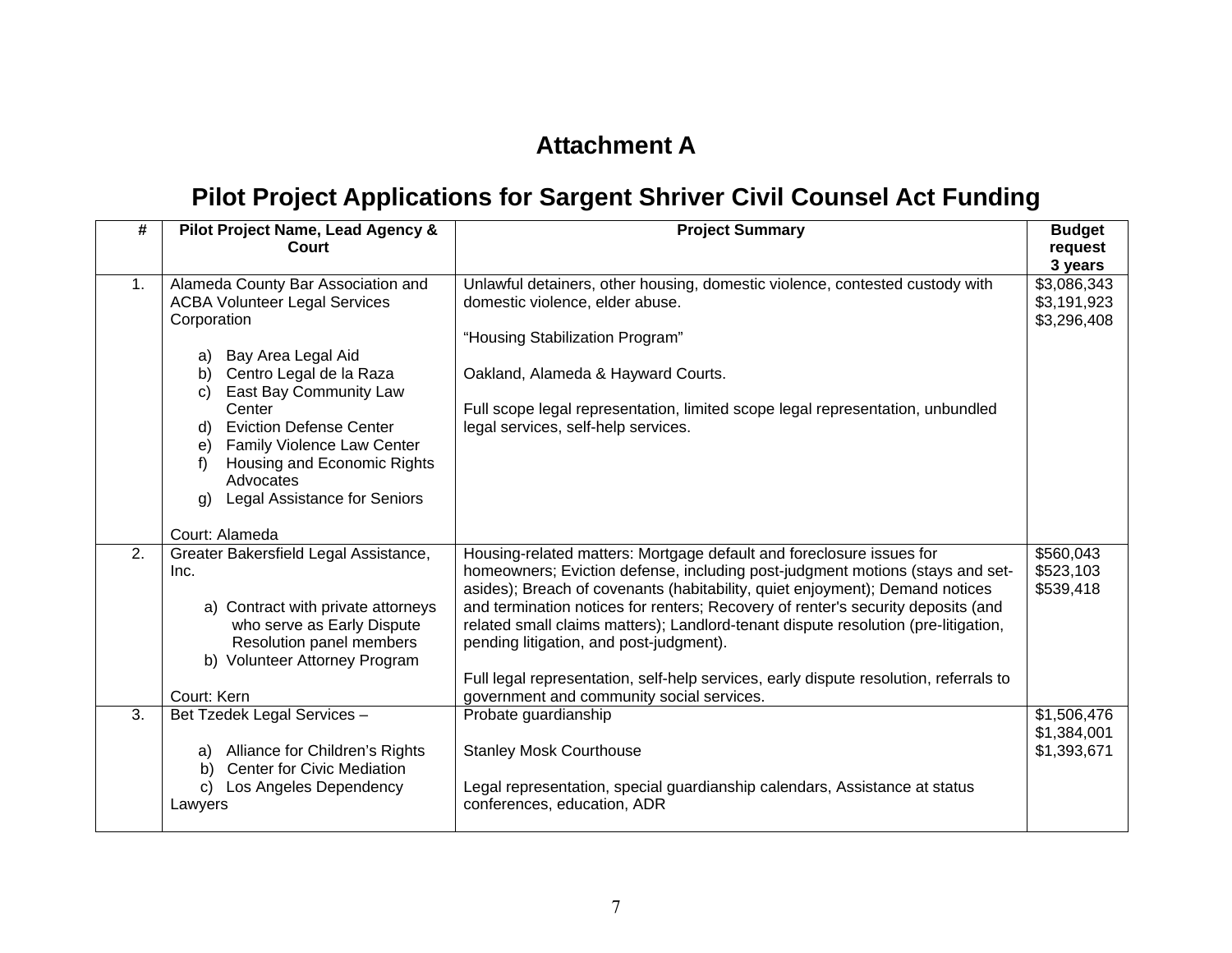| #  | Pilot Project Name, Lead Agency &<br><b>Court</b>     | <b>Project Summary</b>                                                                                                                   | <b>Budget</b><br>request |
|----|-------------------------------------------------------|------------------------------------------------------------------------------------------------------------------------------------------|--------------------------|
|    |                                                       |                                                                                                                                          | 3 years                  |
|    | Court: Los Angeles                                    |                                                                                                                                          |                          |
| 4. | Neighborhood Legal Services of Los                    | Housing (eviction defense).                                                                                                              | \$2,809,601              |
|    | Angeles County                                        |                                                                                                                                          | \$2,759,601              |
|    |                                                       | Stanley Mosk Courthouse.                                                                                                                 | \$2,759,601              |
|    | Legal Aid Foundation of Los<br>a)                     |                                                                                                                                          |                          |
|    | Angeles<br>Inner City Law Center<br>b)                | Full legal representation, self-help services, ADR, code enforcement services,<br>referrals to government and community social services. |                          |
|    | <b>Public Counsel</b><br>$\mathbf{C}$                 |                                                                                                                                          |                          |
|    |                                                       |                                                                                                                                          |                          |
|    | Court: Los Angeles                                    |                                                                                                                                          |                          |
| 5. | Los Angeles Center for Law and Justice                | High conflict custody cases involving domestic violence.                                                                                 | \$870,094                |
|    | (LACLJ)                                               |                                                                                                                                          | \$902,085                |
|    |                                                       | Stanley Mosk Courthouse.                                                                                                                 | \$940,276                |
|    | a) Levitt & Quinn Family Law<br>Center                |                                                                                                                                          |                          |
|    | Asian Pacific American Legal<br>b)                    | Full legal representation, advice and counsel, special mediation program,<br>parenting classes.                                          |                          |
|    | Center of Southern California                         |                                                                                                                                          |                          |
|    |                                                       |                                                                                                                                          |                          |
|    | Court: Los Angeles                                    |                                                                                                                                          |                          |
| 6. | Legal Aid of Marin                                    | Housing-related matters, particularly tenant evictions; domestic violence and                                                            | \$865,000                |
|    |                                                       | civil harassment restraining orders; elder abuse matters, particularly financial                                                         | \$886,625                |
|    | a) Family & Children's Law Center                     | elder abuse; guardianship of the person; probate conservatorships; and child                                                             | \$908,790                |
|    | Marin County Bar Association<br>b)                    | custody.<br>Full representation, limited scope representation.                                                                           |                          |
|    | Court: Marin                                          |                                                                                                                                          |                          |
| 7. | Legal Aid Society of Orange County                    | Civil limited residential unlawful detainers.                                                                                            | \$1,430,433              |
|    |                                                       |                                                                                                                                          | \$1,399,433              |
|    | a) Public Law Center                                  | Central Justice Center in                                                                                                                | \$1,399,433              |
|    | Justice in Education<br>b)                            | Santa Ana, CA and the North Justice Center in Fullerton, CA.                                                                             |                          |
|    | University of California, Irvine<br>C)                |                                                                                                                                          |                          |
|    | School of Law<br><b>Orange County Bar Association</b> | Full legal representation, UD clinic, other self-help services, mediation,<br>education and outreach.                                    |                          |
|    | d)<br>Orange County Human<br>e)                       |                                                                                                                                          |                          |
|    | <b>Relations Commission</b>                           |                                                                                                                                          |                          |
|    |                                                       |                                                                                                                                          |                          |
|    | Court: Orange                                         |                                                                                                                                          |                          |
| 8. | Legal Services of Northern California                 | Unlawful Detainer Actions, Affirmative Habitability                                                                                      | \$1,071,985              |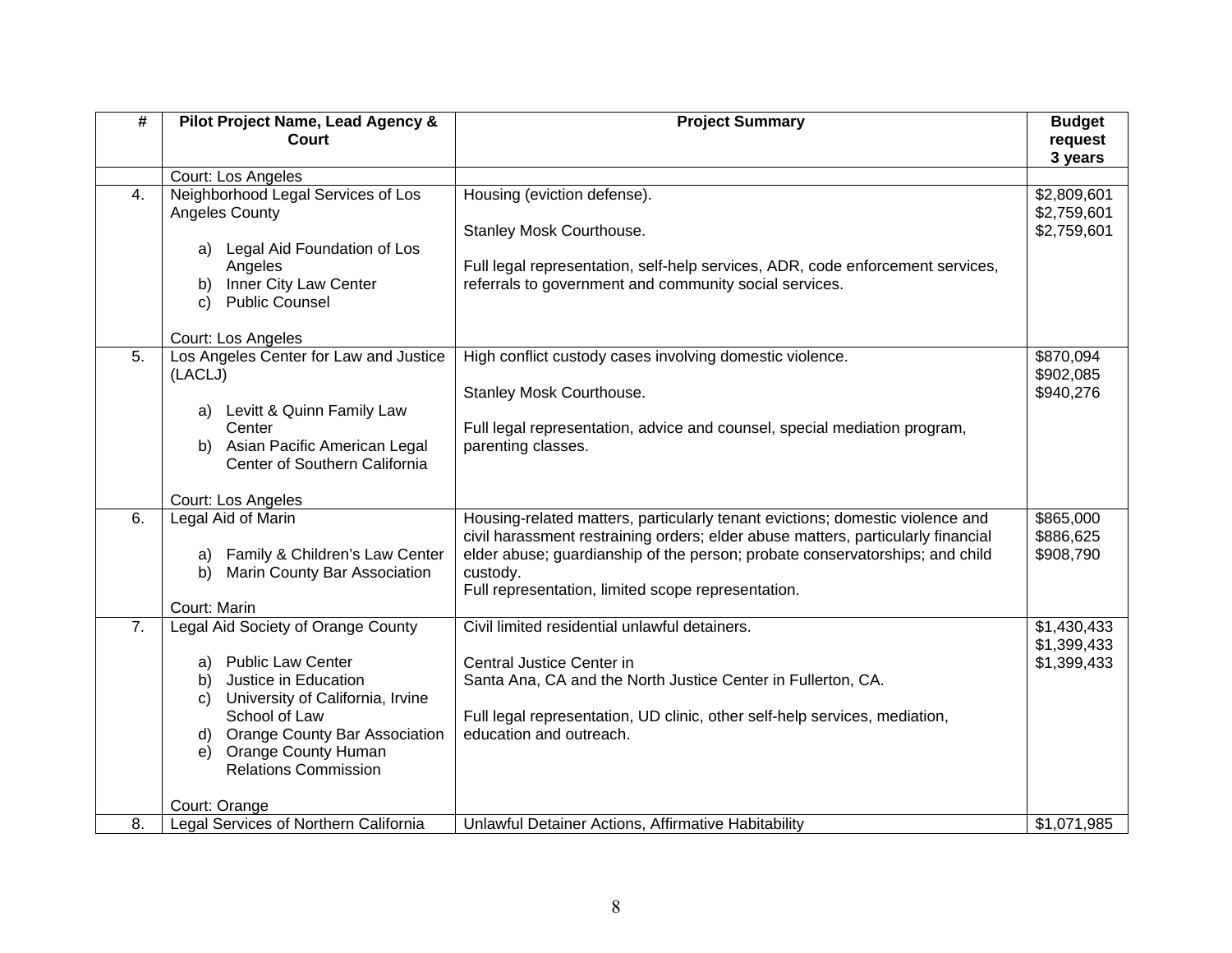| #    | Pilot Project Name, Lead Agency &<br><b>Court</b>                                                                                                                                                                        | <b>Project Summary</b>                                                                                                                                                                                                                  | <b>Budget</b>                             |
|------|--------------------------------------------------------------------------------------------------------------------------------------------------------------------------------------------------------------------------|-----------------------------------------------------------------------------------------------------------------------------------------------------------------------------------------------------------------------------------------|-------------------------------------------|
|      |                                                                                                                                                                                                                          |                                                                                                                                                                                                                                         | request<br>3 years                        |
|      | (TLSNC")<br>Sacramento County Office<br>Pacific McGeorge School of<br>a)<br>Law                                                                                                                                          | Actions.<br>Full legal representation, limited scope representation, mediation, special<br>master-housing inspector, self-help services.                                                                                                | \$1,072,302<br>\$1,092,378                |
|      | Court: Sacramento                                                                                                                                                                                                        |                                                                                                                                                                                                                                         |                                           |
| 9.   | Legal Aid Society of San Diego,<br>San Diego Volunteer Lawyer<br>a)<br>Program                                                                                                                                           | Housing cases (civil unlawful detainer) and child custody cases.<br>Full representation, limited scope representation                                                                                                                   | \$2,885,493<br>\$2,900,400<br>\$3,033,908 |
|      | Court: San Diego                                                                                                                                                                                                         |                                                                                                                                                                                                                                         |                                           |
| 10.  | Volunteer Legal Services Program of<br>the Bar Association of San Francisco<br><b>Cooperative Restraining Order</b><br>a)<br>Clinic                                                                                      | Child custody.<br>Full representation, limited scope representation, advice and assistance, social<br>services, ADR                                                                                                                     | \$497,810<br>\$504,480<br>\$526,621       |
|      | Court: San Francisco                                                                                                                                                                                                     |                                                                                                                                                                                                                                         |                                           |
| 11.  | Volunteer Legal Services Program of<br>the Bar Association of San Francisco<br><b>Eviction Defense Collaborative</b><br>a)<br>AIDS Legal Referral Panel<br>b)<br>Lawyer Referral and<br>C)<br><b>Information Service</b> | Housing - unlawful detainer.<br>Full legal representation, limited scope legal representation, post-judgment<br>assistance, social services, trust account administration.                                                              | \$2,012,243<br>\$2,406,900<br>\$2,396,792 |
|      | Court: San Francisco                                                                                                                                                                                                     |                                                                                                                                                                                                                                         |                                           |
| 12.  | Legal Aid Foundation of Santa Barbara<br>County<br>Local attorneys - both contract<br>a)<br>and pro bono                                                                                                                 | Unlawful detainers, mortgage foreclosures, discrimination, habitability, security<br>deposits, appeals, guardianship of a person, conservatorship of a person.<br>Full legal representation, self-help, expanded settlement assistance. | \$1,126,804<br>\$1,075,062<br>\$1,077,158 |
|      | Court: Santa Barbara                                                                                                                                                                                                     |                                                                                                                                                                                                                                         |                                           |
| 13.1 | Law Foundation of Silicon Valley                                                                                                                                                                                         | Unlawful detainers.                                                                                                                                                                                                                     | \$2,012,641                               |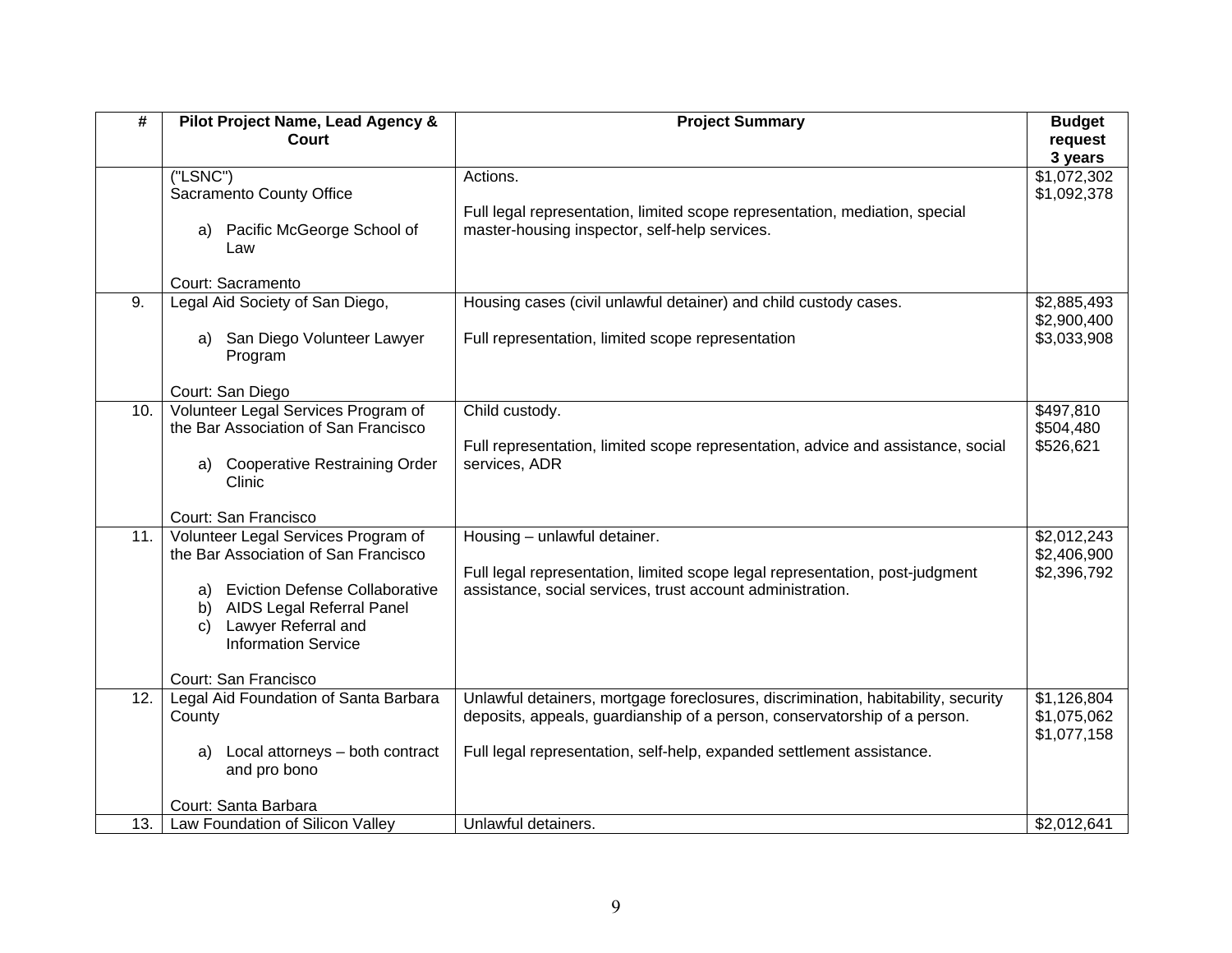| #   | Pilot Project Name, Lead Agency &                                        | <b>Project Summary</b>                                                              | <b>Budget</b>              |
|-----|--------------------------------------------------------------------------|-------------------------------------------------------------------------------------|----------------------------|
|     | <b>Court</b>                                                             |                                                                                     | request<br>3 years         |
|     |                                                                          |                                                                                     | \$1,904,857                |
|     | Pro Bono Project<br>a)                                                   | "Unified Housing Justice Project"                                                   | \$1,955,342                |
|     | Bay Area Legal Aid<br>b)<br><b>Asian Law Alliance</b>                    |                                                                                     |                            |
|     | $\mathbf{C}$<br><b>Project Sentinel</b><br>d)                            | Full legal representation, limited scope representation, self-help services.        |                            |
|     | Senior Adults Legal Assistance<br>e)                                     |                                                                                     |                            |
|     |                                                                          |                                                                                     |                            |
|     | Court: Santa Clara                                                       |                                                                                     |                            |
| 14. | Pro Bono Project Silicon Valley                                          | Child custody                                                                       | \$1,660,774<br>\$1,687,053 |
|     | a) Bay Area Legal Aid                                                    | Limited scope representation, legal advice and information, self-help services,     | \$1,747,889                |
|     | b) Law Foundation of Silicon Valley                                      | ADR.                                                                                |                            |
|     | Court: Santa Clara                                                       |                                                                                     |                            |
| 15. | Pro Bono Project Silicon Valley                                          | Elder abuse, domestic violence, and guardianship                                    | \$1,522,134                |
|     |                                                                          |                                                                                     | \$1,539,918                |
|     | a) Bay Area Legal Aid                                                    | Full legal representation, limited scope representation, advice and counsel, self-  | \$1,586,968                |
|     | b) Senior Adults Legal Assistance<br>c) Law Foundation of Silicon Valley | help services.                                                                      |                            |
|     |                                                                          |                                                                                     |                            |
|     | Court: Santa Clara                                                       |                                                                                     |                            |
| 16. | Legal Aid of Sonoma County                                               | Contested custody, guardianship.                                                    | \$558,615                  |
|     | a) Family Law Conflicts Attorney                                         | Full legal representation, advice and counsel, self-help services, ADR.             | \$546,340<br>\$561,467     |
|     | Panel                                                                    |                                                                                     |                            |
|     | Pro Bono Panel<br>b)                                                     |                                                                                     |                            |
|     | <b>ADR Attorney Panel</b><br>C)                                          |                                                                                     |                            |
|     | <b>Mentor Panel</b><br>d)                                                |                                                                                     |                            |
|     | Court: Sonoma                                                            |                                                                                     |                            |
| 17. | California Rural Legal Assistance, Inc.                                  | Housing, with an emphasis on unlawful detainer defense;                             | \$823,500                  |
|     |                                                                          | elder abuse.                                                                        | \$848,207<br>\$873,655     |
|     | Private attorney panel<br>a)<br><b>Stanislaus Family Justice</b><br>b)   | Full legal representation, limited scope legal representation, self- help services. |                            |
|     | Center                                                                   |                                                                                     |                            |
|     |                                                                          |                                                                                     |                            |
|     | Court: Stanislaus                                                        |                                                                                     |                            |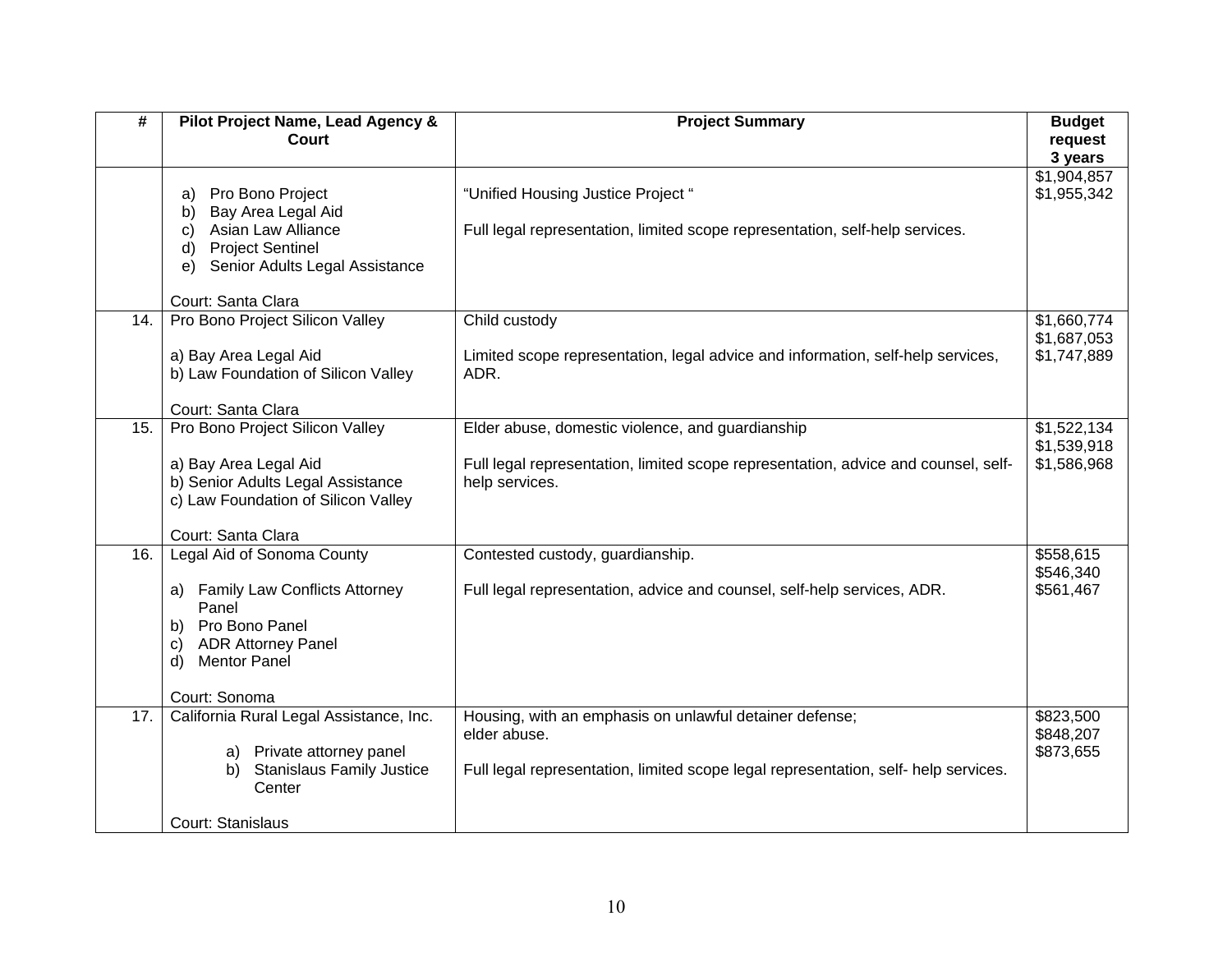| Pilot Project Name, Lead Agency &<br>#<br>Court                                                                                                    | <b>Project Summary</b>                                                                                                        | <b>Budget</b><br>request<br>3 years |
|----------------------------------------------------------------------------------------------------------------------------------------------------|-------------------------------------------------------------------------------------------------------------------------------|-------------------------------------|
| Legal Services of Northern California<br>18.<br>('LSMC")<br><b>Yolo County Office</b><br><b>Yolo County Health Department</b><br>a)<br>Court: Yolo | Housing - Unlawful detainer cases<br>Full legal representation, self help services, voluntary dispute resolution<br>services. | \$336,092<br>\$339,376<br>\$346,976 |

# **Grand Total of all Applicants (1St year): \$ 25,636,081**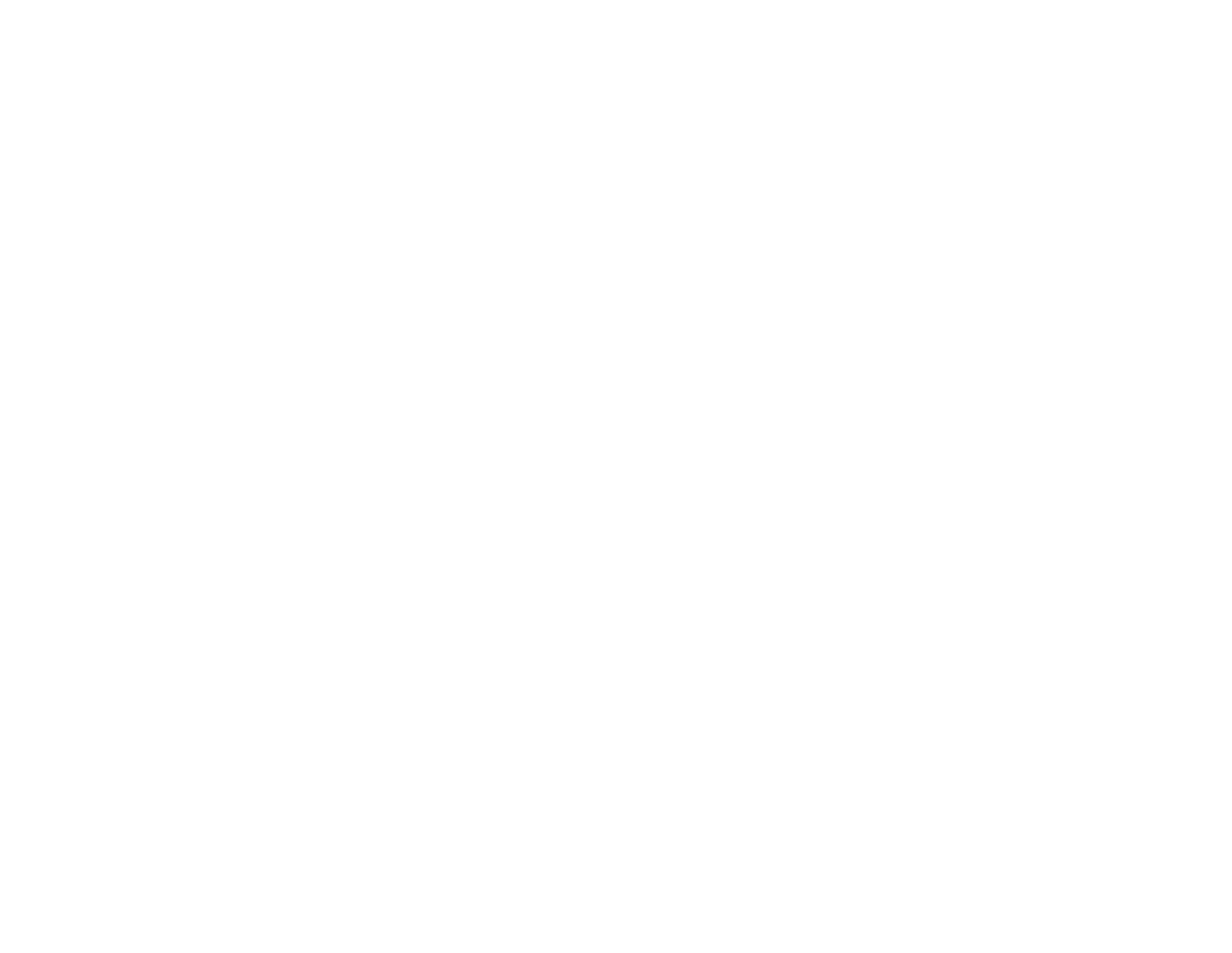# **Attachment B Sargent Shriver Civil Counsel Act Implementation Committee**

As of April 5, 2011

#### **Hon. Earl Johnson, Jr. (Ret.), Chair**

Associate Justice of the Court of Appeal 1525 Ocean Drive Channel Islands Beach, CA 93035 (805) 985-8599 JUSTEJ@aol.com

#### **Mr. Kevin G. Baker**

Deputy Chief Counsel for the Committee on the Judiciary California State Assembly P.O. Box 942849 Sacramento, CA 94249-0001 (916) 319-2334 Fax (916) 319-2188 Kevin.Baker@asm.ca.gov

#### **Ms. Mary Lavery Flynn**

Director, Office of Legal Services State Bar of California 180 Howard Street San Francisco, CA 94105 (415) 538-2251 Cell (510) 387-6490 Fax (415) 538-2524 mary.flynn@calbar.ca.gov

#### **Ms. Erika Frank**

General Counsel California Chamber of Commerce 1215 K Street, Suite 1400 Sacramento, CA 95812-1736 (916) 444-6670 Fax (916) 325-1272 erika.frank@calchamber.com

#### **Hon. Terry B. Friedman (Ret.)**

1601 Cloverfield Blvd., Suite 370 – South Santa Monica, CA 90404 (310) 309-6206 Cell (310) 990-7494 Fax (310) 396-7576 tbfjams@verizon.net

#### **Ms. Pauline W. Gee**

Deputy Attorney General Office of the Attorney General P.O. Box 944255 Sacramento, CA 94244 (916) 323-0335 Fax (916) 323-6882 pauline.gee@doj.ca.gov

#### **Ms. Luz E. Herrera**

Assistant Professor Thomas Jefferson School of Law 2121 San Diego Avenue San Diego, CA 92110 (619) 374-6961 Cell (562) 631-5561 Fax (619) 296-4284 lherrera@tjsl.edu

#### **Mr. Bruce G. Iwasaki**

Lim, Ruger & Kim LLP 1055 West Seventh Street Suite 2800 Los Angeles, CA 90017-2554 (213) 955-9500 x 154 (213) 553-1105 Fax (213) 955-9511 bruce.iwasaki@limruger.com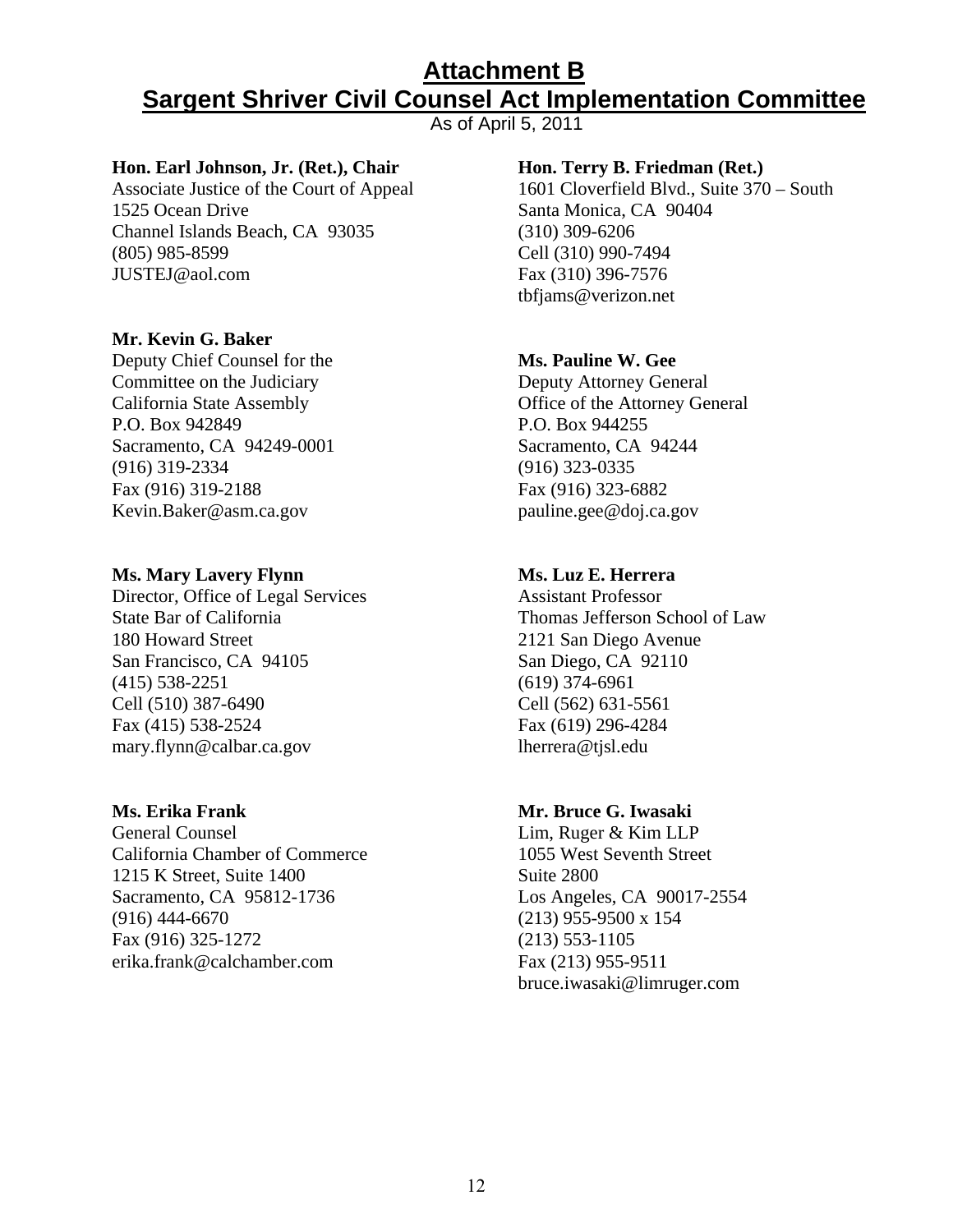# **Attachment B Sargent Shriver Civil Counsel Act Implementation Committee**

As of April 5, 2011

#### **Hon. James R. Lambden**

Associate Justice of the Court of Appeal First Appellate District, Division Two 350 McAllister Street San Francisco, CA 94102-3600 (415) 865-7380 Fax (415) 865-7309 james.lambden@jud.ca.gov

#### **Ms. S. Lynn Martinez**

Western Center on Law and Poverty 3701 Wilshire Boulevard, #208 Los Angeles, CA 90010 (213) 235-2630 Cell (707) 373-4572 Fax (213) 487-0242 slmartinez@wclp.org

#### **Mr. John F. O'Toole**

**Director** National Center for Youth Law 405 14th Street, 15th Floor Oakland, CA 94612-2777 (510) 835-8098 ext. 3012 Fax (510) 835-8099 otoole@youthlaw.org

#### **Ms. Clare Pastore**

Professor of the Practice of Law University of Southern California Gould School of Law 699 Exposition Boulevard, Room 448 Los Angeles, CA 90089-0071 (213) 821-4410 Fax (213) 740-5502 cpastore@law.usc.edu

#### **Mr. Thomas Smegal**

Law Offices of Thomas F. Smegal, Jr. 333 Bush Street, 21<sup>st</sup> Floor San Francisco, CA 94104 (415) 399-0804 tomsmegal@smegallaw.com

#### **Ms. Alicia Valdez-Wright**

Self-Help Center / Family Law Facilitator Office Superior Court of California County of San Luis Obispo 1120 Mill Street, Suite A San Luis Obispo, CA 93408 (805) 788-2485 Fax (805) 788-2490 alicia.wright@slo.courts.ca.gov

#### **Ms. Julia R. Wilson**

Executive Director Legal Aid Association of California 433 California Street, Suite 815 San Francisco, CA 94104 (415) 834-0100 Executive Assistant, Thieu Do (415) 834-0100 x 320 Fax (415) 834-0202 jwilson@one-justice.org

#### **Hon. Laurie D. Zelon**

Associate Justice of the Court of Appeal Second Appellate District, Division Seven 300 South Spring Street Los Angeles, CA 90013 (213) 830-7403 Fax (213) 897-2429 laurie.zelon@jud.ca.gov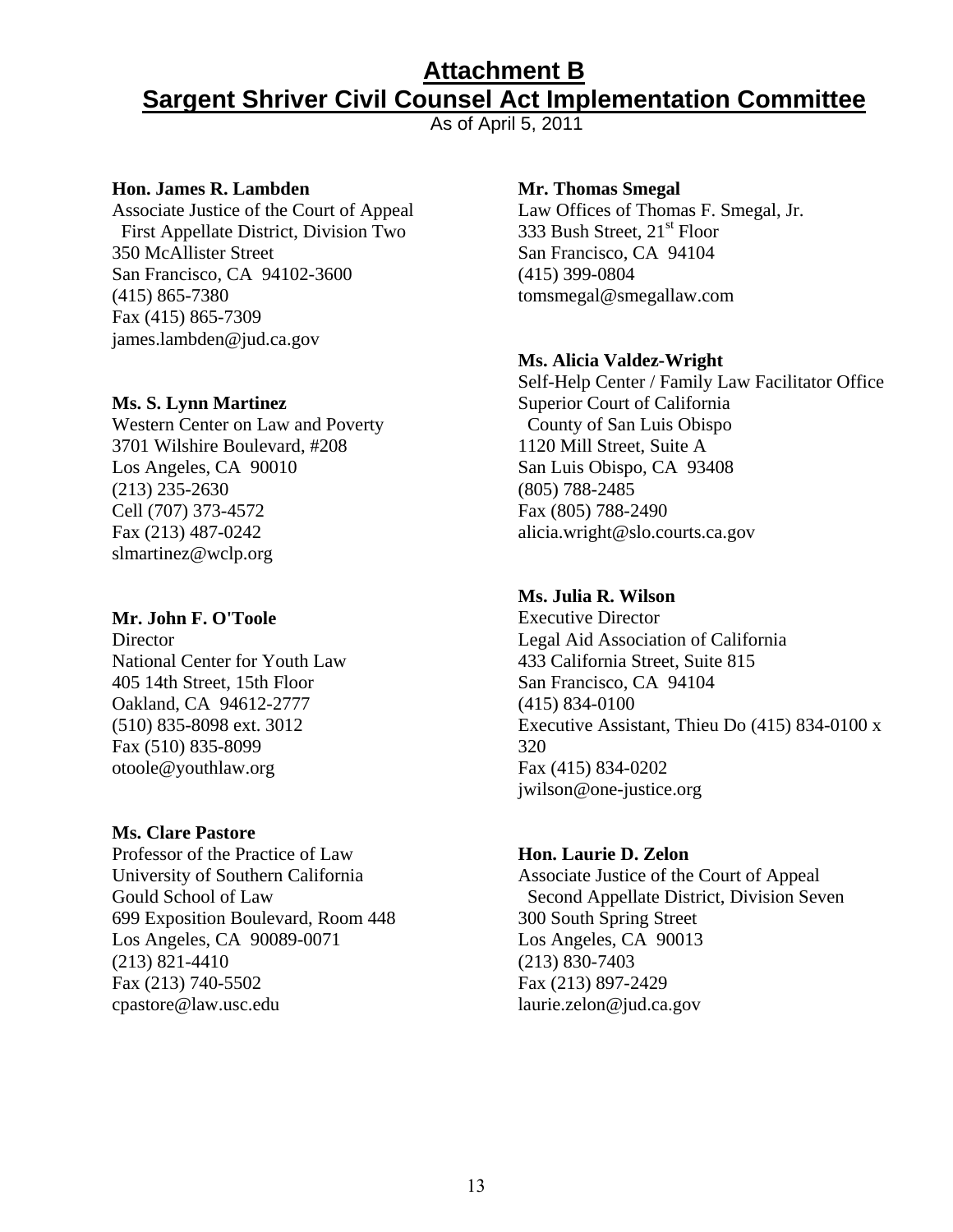# **Attachment B Sargent Shriver Civil Counsel Act Implementation Committee**

As of April 5, 2011

#### **AOC COMMITTEE STAFF**

#### **Ms. Bonnie Rose Hough**

Managing Attorney Center for Families, Children & the Courts Administrative Office of the Courts 455 Golden Gate Avenue San Francisco, CA 94102-3688 (415) 865-7668 Fax (415) 865-7217 [bonnie.hough@jud.ca.gov](mailto:bonnie.hough@jud.ca.gov)

#### **Mr. Don Will**

Manager Center for Families, Children & the Courts Administrative Office of the Courts 455 Golden Gate Avenue San Francisco, CA 94102-3688 (415) 865-7557 Fax (415) 865-7217 don.will@jud.ca.gov

#### **Mr. Patrick O'Donnell**

Supervising Attorney Office of General Counsel Administrative Office of the Courts 455 Golden Gate Avenue San Francisco, CA 94102-3688 (415) 865-7665 patrick.o'donnell@jud.ca.gov

#### **Mr. Joseph Nguyen**

Administrative Coordinator Center for Families, Children & the Courts Administrative Office of the Courts 455 Golden Gate Avenue San Francisco, CA 94102-3688 (415) 865-7533 Fax (415) 865-7217 joseph.nguyen@jud.ca.gov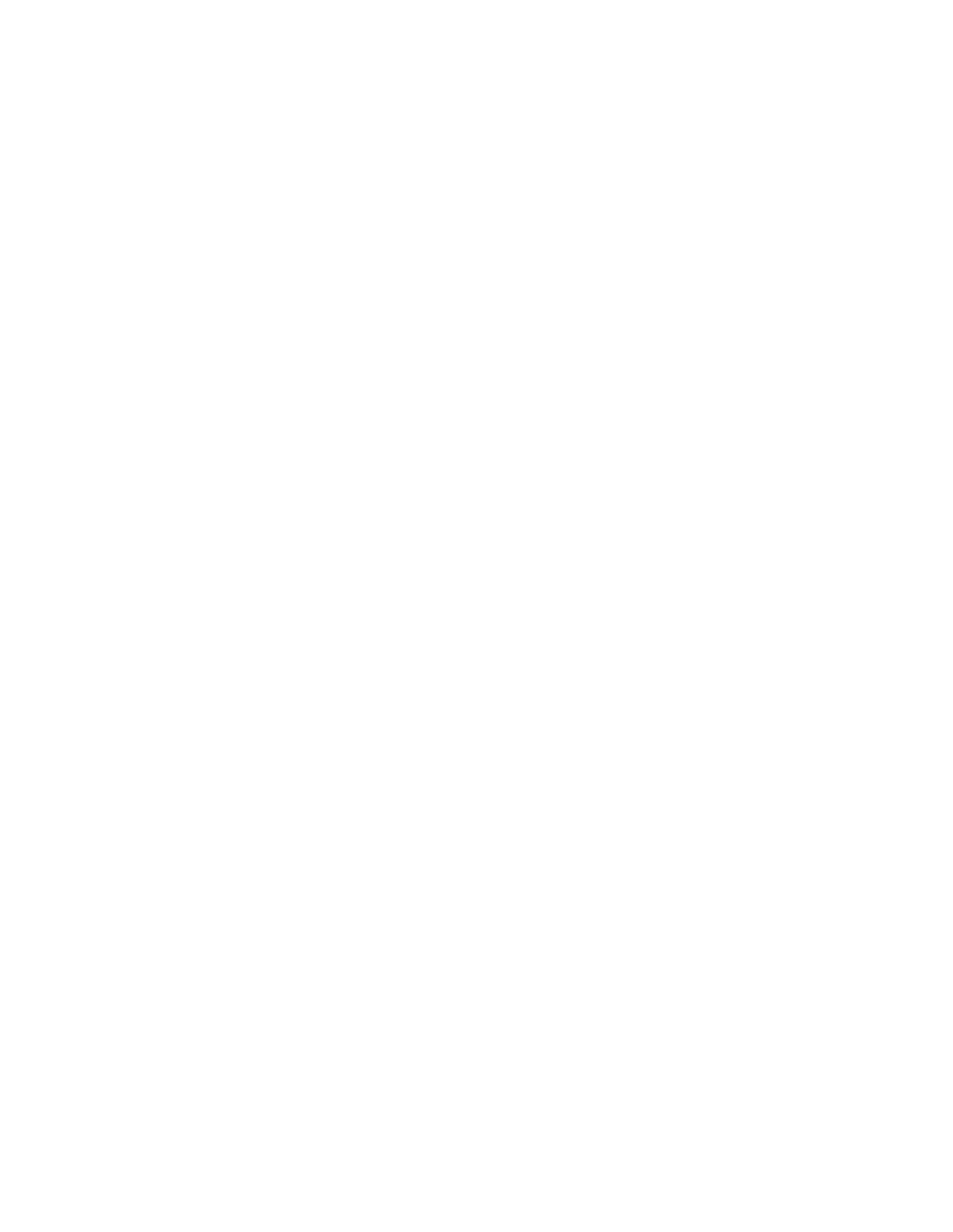# **Attachment C**

# **The Sargent Shriver Civil Counsel Act**

#### GOVERNMENT CODE CHAPTER 2.1. CIVIL LEGAL REPRESENTATION

 68650. This chapter shall be known, and may be cited, as the Sargent Shriver Civil Counsel Act.

 68651. (a) Legal counsel shall be appointed to represent low-income parties in civil matters involving critical issues affecting basic human needs in those specified courts selected by the

Judicial Council as provided in this section.

 (b) (1) Subject to funding specifically provided for this purpose pursuant to subdivision (d) of Section 70626, the Judicial Council shall develop one or more model pilot projects in selected courts pursuant to a competitive grant process and a request for proposals. Projects authorized under this section shall provide representation of counsel for lowincome persons who require legal services in civil matters involving housing-related matters, domestic violence and civil harassment restraining orders, probate conservatorships, guardianships of the person, elder abuse, or actions by a parent to obtain sole legal or physical custody of a child, as well as providing court procedures, personnel, training, and case management and administration methods that reflect best practices to ensure unrepresented parties in those cases have meaningful access to justice, and to gather information on the outcomes associated with providing these services, to guard against the involuntary waiver of those rights or their disposition by default. These pilot projects should be designed to address the substantial inequities in timely and effective access to justice that often give rise to an undue risk of erroneous decision because of the nature and complexity of the law and the proceeding or disparities between the parties in education, sophistication, language proficiency, legal representation, access to self-help, and alternative dispute resolution services. In order to ensure that the scarce funds available for the program are used to serve the most critical cases and the parties least able to access the courts without representation, eligibility for representation shall be limited to clients whose household income falls at or below 200 percent of the federal poverty level. Projects shall impose asset limitations consistent with their existing practices in order to ensure optimal use of funds.

 (2) (A) In light of the significant percentage of parties who are unrepresented in family law matters, proposals to provide counsel in child custody cases should be considered among the highest priorities for funding, particularly when one side is represented and the other is not.

 (B) Up to 20 percent of available funds shall be directed to projects regarding civil matters involving actions by a parent to obtain sole legal or physical custody of a child. This subparagraph shall not apply to distributions made pursuant to paragraph (3).

 (3) For the 2012-13 fiscal year, and each subsequent fiscal year, any amounts collected pursuant to subdivision (d) of Section 70626 in excess of the total amount transferred to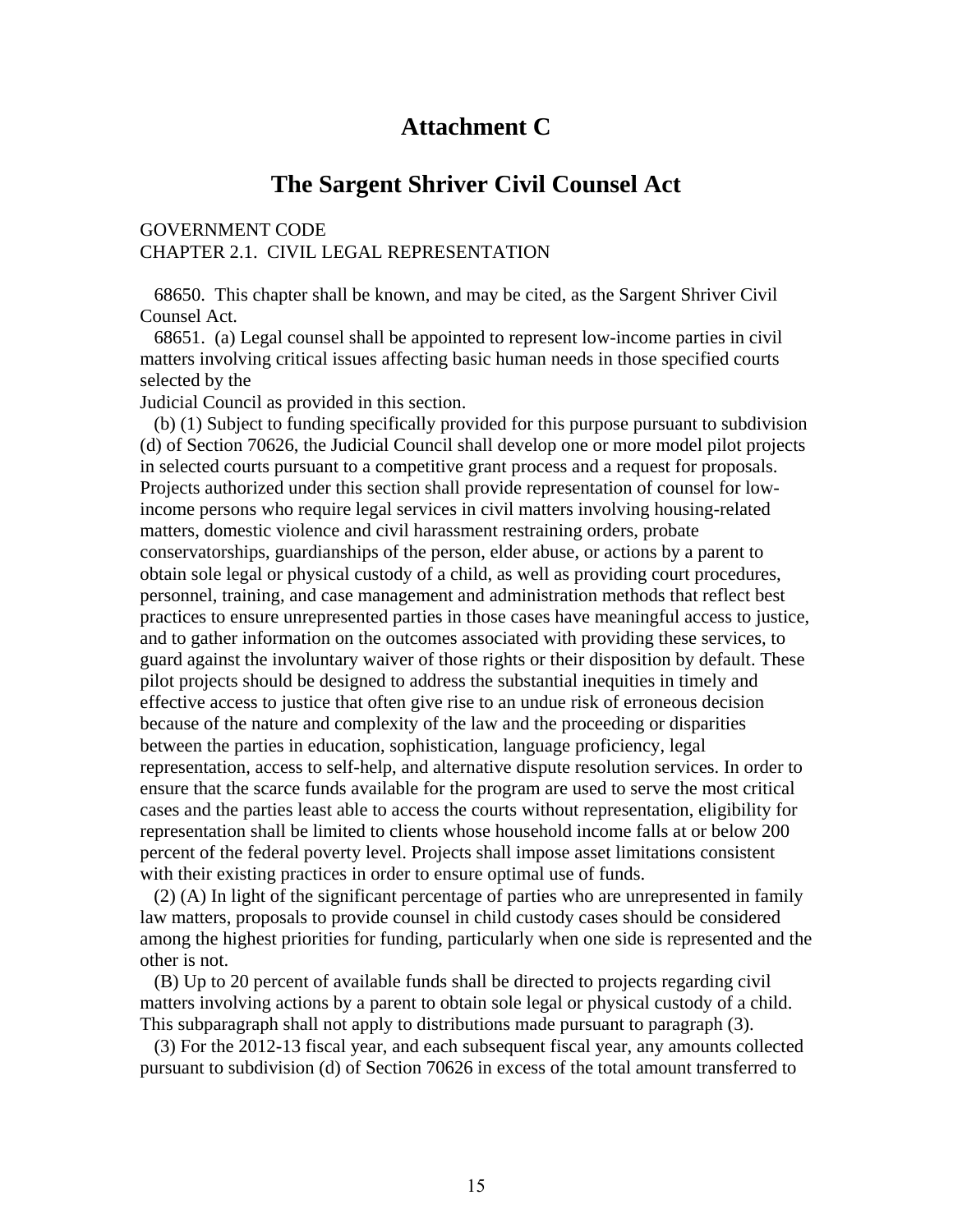the Trial Court Trust Fund in the 2011-12 fiscal year pursuant to subparagraph (E) of paragraph

(1) of subdivision (c) of Section 68085.1 and subdivision (d) of Section 70626 shall be distributed by the Judicial Council without regard to subparagraph (B) of paragraph (2). Those amounts may be distributed by the Judicial Council as set forth in this subdivision beginning July 1, 2012. If the funds are to be distributed to new projects, the Judicial Council shall distribute those amounts pursuant to the process set forth in this subdivision.

 (4) Each project shall be a partnership between the court, a qualified legal services project, as defined by subdivision (a) of Section 6213 of the Business and Professions Code, that shall serve as the lead agency for case assessment and direction, and other legal services providers in the community who are able to provide the services for the project. The lead legal services agency shall be the central point of contact for receipt of referrals to the project and to make determinations of eligibility based on uniform criteria. The lead legal services agency shall be responsible for providing representation to the clients or referring the matter to one of the organization or individual providers with whom the lead legal services agency contracts to provide the service. Funds received by a qualified legal services project shall not qualify as expenditures for the purposes of the distribution of funds pursuant to Section 6216 of the Business and Professions Code. To the extent practical, the lead legal services agency shall identify and make use of pro bono services in order to maximize available services efficiently and economically. Recognizing that not all indigent parties can be afforded representation, even when they have meritorious cases, the court partner shall, as a corollary to the services provided by the lead legal services agency, be responsible for providing procedures, personnel, training, and case management and administration practices that reflect best practices to ensure unrepresented parties meaningful access to justice and to guard against the involuntary waiver of rights, as well as to encourage fair and expeditious voluntary dispute resolution, consistent with principles of judicial neutrality.

 (5) The participating projects shall be selected by a committee appointed by the Judicial Council with representation from key stakeholder groups, including judicial officers, legal services providers, and others, as appropriate. The committee shall assess the applicants' capacity for success, innovation, and efficiency, including, but not limited to, the likelihood that the project would deliver quality representation in an effective manner that would meet critical needs in the community and address the needs of the court with regard to access to justice and calendar management, and the unique local unmet needs for representation in the community. Projects approved pursuant to this section shall initially be authorized for a three-year period, commencing July 1, 2011, subject to renewal for a period to be determined by the Judicial Council, in consultation with the participating project in light of the project's capacity and success. After the initial threeyear period, the Judicial Council shall distribute any future funds available as the result of the termination or nonrenewal of a project pursuant to the process set forth in this subdivision. Projects shall be selected on the basis of whether in the cases proposed for service the persons to be assisted are likely to be opposed by a party who is represented by counsel. The Judicial Council shall also consider the following factors in selecting the projects: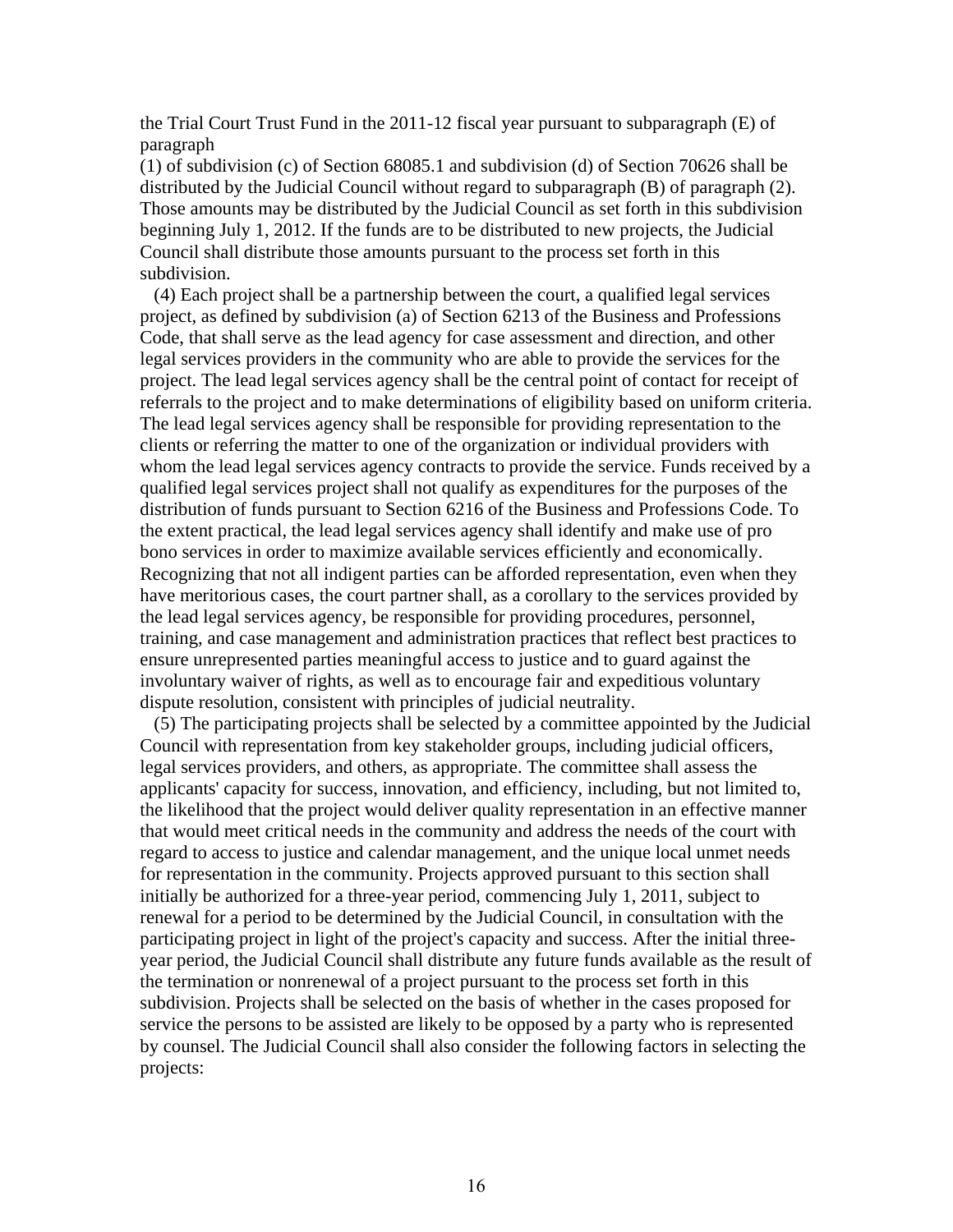(A) The likelihood that representation in the proposed case type tends to affect whether a party prevails or otherwise obtains a significantly more favorable outcome in a matter in which they would otherwise frequently have judgment entered against them or suffer the deprivation of the basic human need at issue.

(B) The likelihood of reducing the risk of erroneous decision.

 (C) The nature and severity of potential consequences for the unrepresented party regarding the basic human need at stake if representation is not provided.

 (D) Whether the provision of legal services may eliminate or reduce the potential need for and cost of public social services regarding the basic human need at stake for the client and others in the client's household.

(E) The unmet need for legal services in the geographic area to be served.

(F) The availability and effectiveness of other types of court services, such as self-help.

(6) Each applicant shall do all of the following:

 (A) Identify the nature of the partnership between the court, the lead legal services agency, and the other agencies or other providers that would work within the project.

 (B) Describe the referral protocols to be used, the criteria that would be employed in case assessment, why those cases were selected, the manner to address conflicts without violating any attorney-client privilege when adverse parties are seeking representation through the project, and the means for serving potential clients who need assistance with English.

 (C) Describe how the project would be administered, including how the data collection requirements would be met without causing an undue burden on the courts, clients, or the providers, the particular objectives of the project, strategies to evaluate their success in meeting those objectives, and the means by which the project would serve the particular needs of the community, such as by providing representation to limited-English-speaking clients.

 (7) To ensure the most effective use of the funding available, the lead legal services agency shall serve as a hub for all referrals, and the point at which decisions are made about which referrals will be served and by whom. Referrals shall emanate from the court, as well as from the other agencies providing services through the program, and shall be directed to the lead legal services agency for review. That agency, or another agency or attorney in the event of conflict, shall collect the information necessary to assess whether the case should be served. In performing that case assessment, the agency shall determine the relative need for representation of the litigant, including all of the following:

(A) Case complexity.

(B) Whether the other party is represented.

(C) The adversarial nature of the proceeding.

 (D) The availability and effectiveness of other types of services, such as self-help, in light of the potential client and the nature of the case.

(E) Language issues.

(F) Disability access issues.

(G) Literacy issues.

(H) The merits of the case.

 (I) The nature and severity of potential consequences for the potential client if representation is not provided.